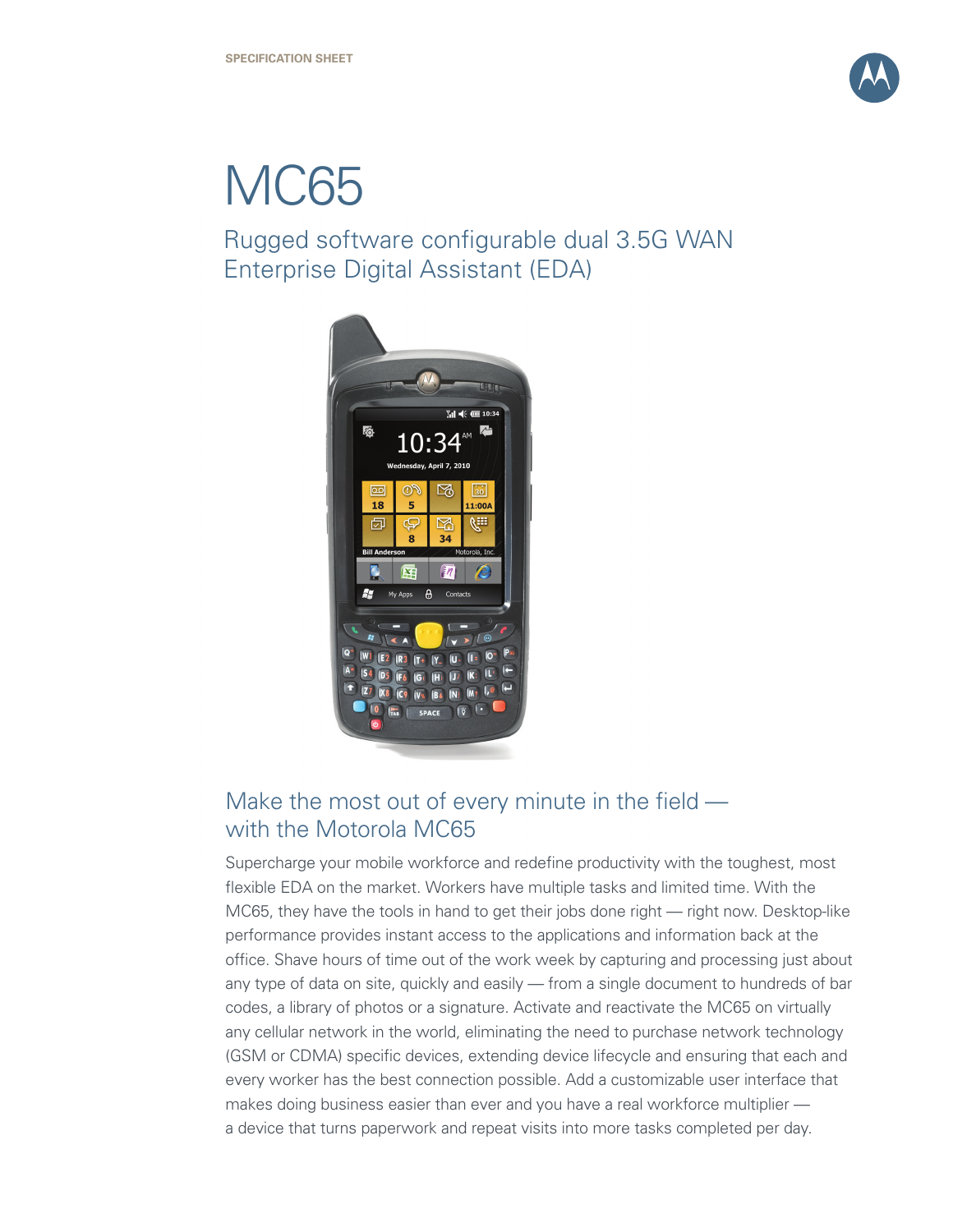# Streamline and error-proof processes with advanced data capture

The MC65 does it all —1D and 2D bar codes, photos complete with embedded notes, documents, signatures and more. Poorly printed or damaged bar codes a problem? Not for the MC65. Our most advanced scanning technology allows the rapid-fire capture of items as they are removed from the delivery truck, so your customers get what they ordered, every time.

With the MC65, an equipment inspector can capture a photo, add comments and automatically embed a geostamp via integrated GPS, sending supervisors the information they need to get the right technician to the right location to complete a repair. And that repair technician can take and transmit live video to collaborate with a specialist to troubleshoot a problem. A city building inspector can capture a document, complete with legible fine print and a signature, keeping all forms related to a code enforcement case in hand. And when account managers scan the product inventory remaining on the shelves in a grocery store, the resulting real-time count creates real-time accurate sales orders and production schedules.

# Connect to virtually any carrier network in the world — GSM or CDMA

The MC65 offers a Motorola first — the ability to connect to virtually any wireless carrier around the world. Both 3.5G GSM HSPA and CDMA EVDO Rev A software configurable cellular radios are built into the device, allowing you to select the network that will provide the best coverage for your workers. Do your workers travel through large territories best served by different networks? Need to activate on a different network for workers in a different office? No problem. This single device can be deployed and re-deployed on virtually any network, anywhere in the world, making purchasing and device management easy — and maximizing your return on investment.

# **FEATURES**

# **HIGH-POWERED PLATFORM**

#### **The most advanced mobile operating system**

Microsoft's Windows® Mobile® 6.5 increases interoperability with existing enterprise infrastructure; enhances security features; provides a more flexible development platform; improves mobile messaging collaboration

#### **Powerful microprocessor designed for mobility**

The MSM 7627 @ 600 MHz with multi-processor architecture delivers desktop-like multimedia performance — even on the most demanding applications

#### **The memory to support any application**

256MB RAM/1GB Flash and a user accessible microSD card slot with support up to 32GB provide the memory space required to enable robust performance for database and other processing intensive applications

#### **Protects your application investments**

Support for Motorola's Enterprise Mobility Developer Kit (EMDK) APIs preserves existing application investments by enabling easy and cost-effective porting of applications from other Motorola mobile computers

# **COMPREHENSIVE WIRELESS CONNECTIVITY**

#### **Works on any cellular network**



Motorola MAX *FlexWAN* provides true network independence with the industry first software configurable dual 3.5G broadband WAN; supports GSM HSPA and CDMA-EVDO Rev A; deploy and re-deploy a single pool of devices anywhere in the world on virtually any network

# **Works on any wireless LAN**

The 802.11a/b/g tri-mode radio connects to both 2.4Ghz and 5Ghz WLANs for cost-effective voice and data connectivity in the office and hot spots; 802.11a support enables segmentation of voice traffic to ensure voice quality

#### **The most advanced Bluetooth functionality**

Bluetooth® v2.0 with EDR provides a wireless connection to more device types, including modems, printers, headsets and more; simplifies pairing; improves security; reduces power consumption

# **THE MOST RUGGED EDA**

#### **Motorola MAX** *Rugged* **for industry leading rugged design — and reliability**



Drop (impact) test: multiple 6 ft./1.8 m drops per MIL-STD 810G

Tumble (endurance) test: reliable operation after 1,000 1.5 ft./0.5 m consecutive tumbles (2,000 drops) in Motorola's tumble drum

IP64 sealing: complete protection against dust and splashing liquids

Patented Monocoque 'unibody' housing: greatly improves structural stability and ability to handle the twisting common in a fall or bump

Patented I/O connector: improves the reliability and durability of the accessory point of interface

Improved shock absorption for internal components: a rigid yet lightweight magnesium frame encases the main circuit board and all electronics

Rugged display construction: space between display and touchscreen helps prevent damage to the display

2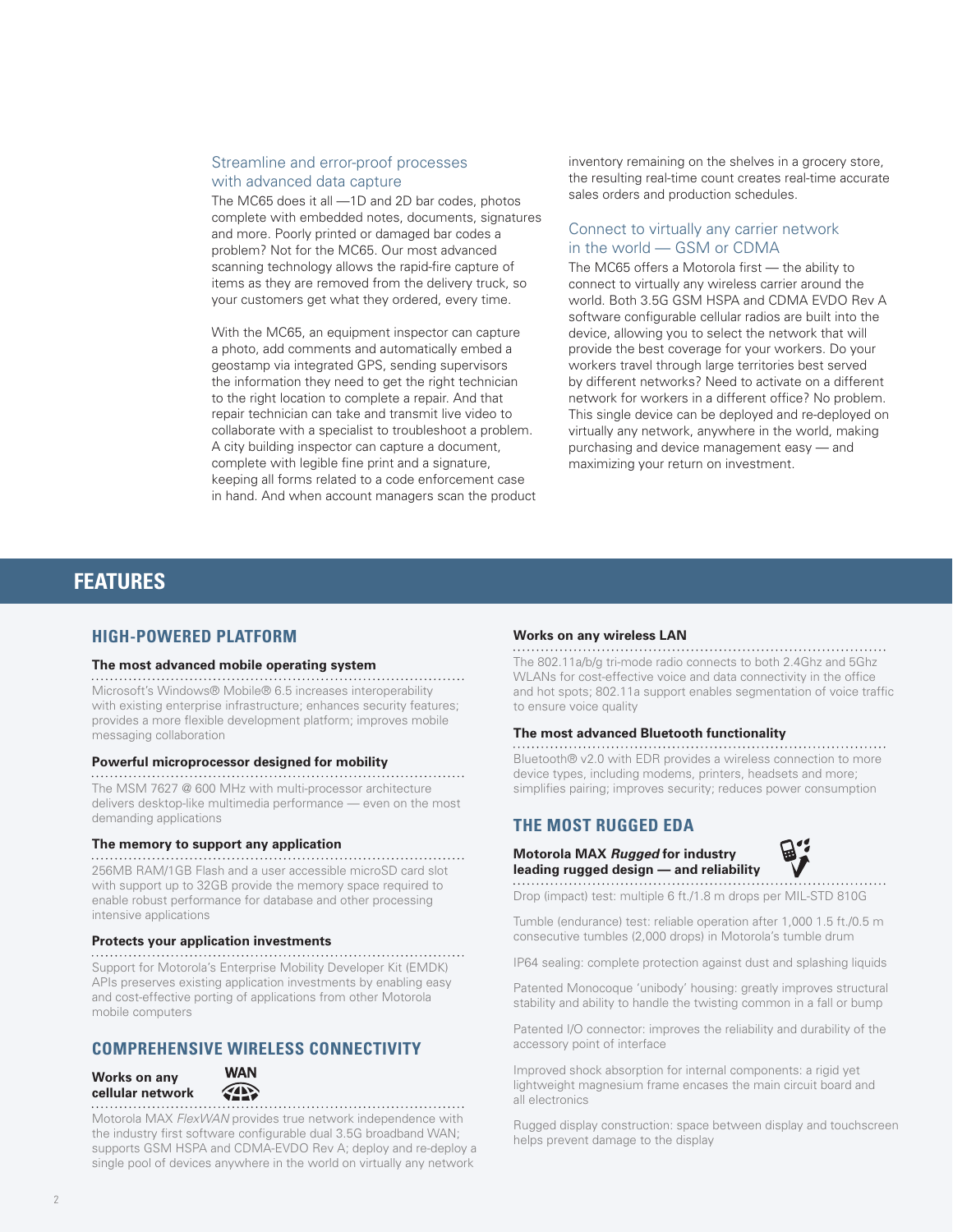## The most rugged EDA design yet — period

The MC65 is built to last, so your workers have a device they can count on while your business enjoys a maximum return on investment (ROI). We designed it with features that ensure reliable operation despite drops and exposure to heat, cold, dust, and moisture. Tested for toughness, the device passes our own stringent drop and tumble tests and meets environmental sealing, military standard (MIL-STD) and IEC specifications. Structural stability has been improved with our patented unibody housing and a special internal component provides extra protection for sensitive electronics. There's even a patented spring-loaded accessory interface that prevents damage if the MC65 is dropped while attached to a peripheral, like a magnetic stripe reader (MSR).

#### Finally — a user interface built for business

Complex devices can leave users struggling to find and access features, instead of focusing on the task at hand. With the Motorola Enterprise User Interface (MEUI), workers can access everything they need to do their job with a tap or two — from business applications to data capture and conference call functions to email and text messages. Either your employees

or IT staff can tailor this unique customizable business-class interface to simplify use, streamlining everyday tasks and improving productivity.

#### Hear every word on every call

Every call counts — whether you're talking to customers, supervisors, co-workers or other business associates. But out in the field, background noise can wreak havoc with phone conversations. The MC65's Dual-Microphone Noise Cancellation technology makes sure that all anyone will hear is you. Our leading-edge noise reduction and echo cancellation technology uses one microphone to capture the speaker's voice and a second to identify and eliminate distracting background noise, including wind, crowds, vehicles or other conversations in the area.

## Sensor technology that makes good business sense

The MC65 is a new class of device, one that is able to sense its environment and take action to conserve battery power, provide consistent screen visibility and adjust ringer settings. For example, the integrated accelerometer reacts to motion, or the lack of motion. You can automatically switch to portrait or landscape display modes to match the device orientation. The

# **ADVANCED DATA CAPTURE**

# **Motorola MAX** *Data Capture* **for advanced high-performance multi-mode data capture**

101100

Motorola's latest generation 2D imager: delivers unparalleled laserlike performance on both 1D and 2D bar codes; reads even damaged and poor quality codes; omni-directional reading eliminates need to align bar code and scanner window for rapid-fire comfortable scanning

3.2 autofocus flash-enabled digital color camera with user-controllable flash: can capture photos, videos, documents with legible fine print and bar codes (for non-intensive scanning applications)

# **COMPREHENSIVE VOICE**

## **Motorola MAX** *Voice* **delivers advanced voice functionality and voice quality**

Leading-edge noise reduction and echo cancellation technology eliminates background noise; high quality speakerphone, microphone and transducer provide robust support for handset, Bluetooth headset and speakerphone modes

# **ADVANCED USER FEATURES**

#### **Industry first business-class interface the Motorola Enterprise User Interface (MEUI)**

This customizable business-class interface provides faster and easier access to features and applications; allows users to tailor the interface to improve their unique workflow and maximize on-the-job efficiency

# **Motorola MAX** *Sensor* **for the intelligence to sense — and act — on the environment**



Motion sensing: automatically rotates screen; powers down when not in use to preserve battery; enables utilization of sensor data in custom applications

Light sensing: automatically adjusts display as workers move between indoors and outdoors to maintain visibility at all times

Sound sensing: automatically adjust settings based on environmental noise levels — such as reducing ringer volume and activating vibration mode

## **Anywhere anytime accurate GPS with Motorola MAX** *Locate*



Enables a signal lock in challenging areas such as urban canyons and deep inside buildings where GPS is typically not available; highly precise positioning improves application accuracy; provides users with location-based services in more areas; supports Autonomous and Assisted GPS with gpsOneXTRA™

# **ADVANCED PHYSICAL FEATURES**

# **Advanced ergonomic design for ease of use and user comfort**

Specifically designed for one-handed operation — data entry is easy regardless of hand size with minimal movement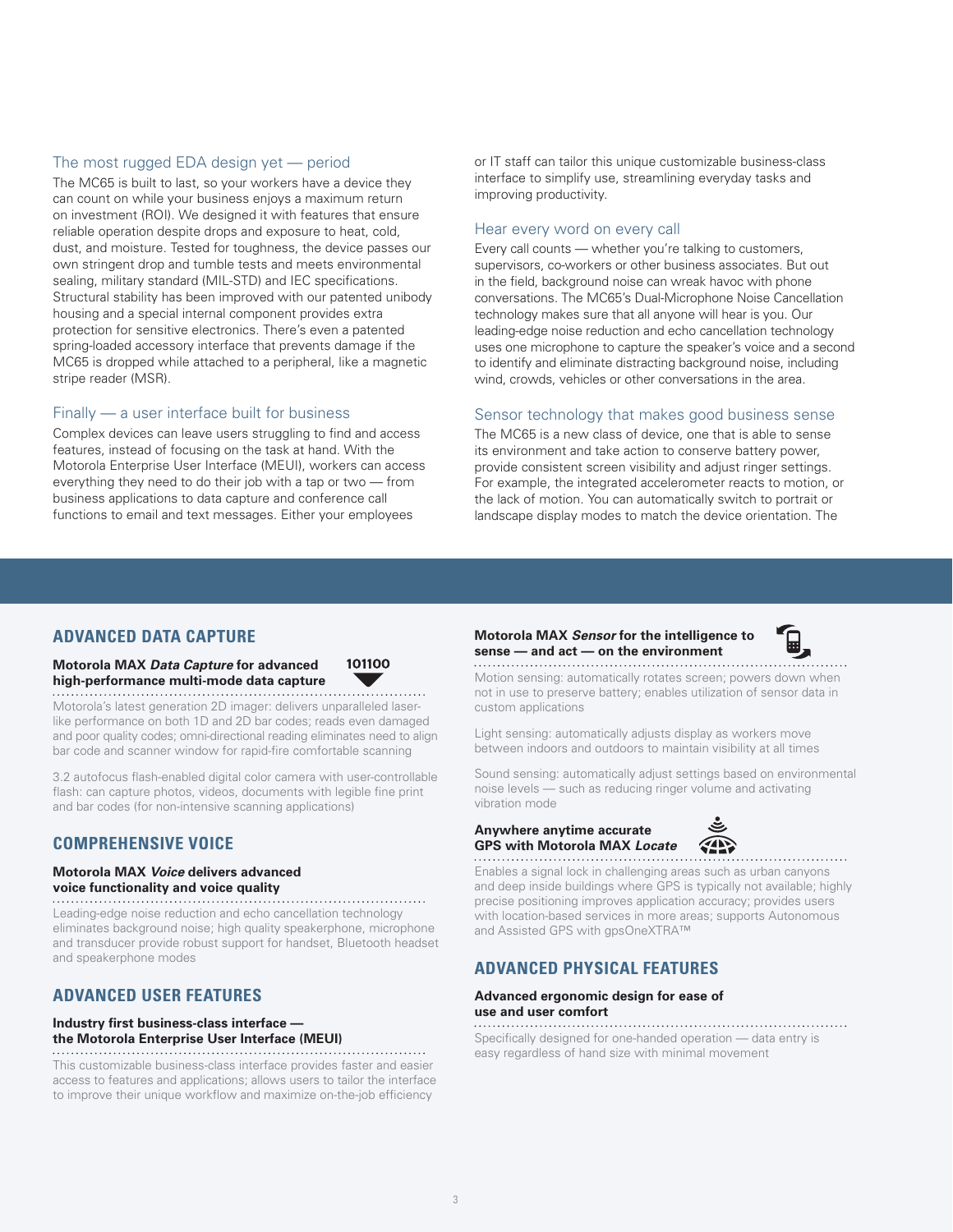MC65 can also power down to sleep mode when the device is placed face down or remains untouched for a pre-defined period of time. With full access to the accelerometer data, you can create custom business applications that help identify a potential man down, improving the safety of remote field workers. As workers travel from inside buildings to bright sunlight, the display automatically adjusts to save power, ensuring the screen is readable at all times. And when workers enter a noisy or quiet area, ringer volume and vibration mode are automatically adjusted to make sure calls are not missed and co-workers in the vicinity are not disturbed.

#### mobile computers and peripherals as well as mobile devices from other manufacturers. And our Service from the Start with Comprehensive Coverage support program is a unique service that protects your investment and keeps your MC65 devices operating at peak performance. This program sets the standard for post-deployment support by including normal wear and tear, as well as coverage for internal and external components damaged through accidental breakage — significantly reducing your unforeseen repair expenses. This truly comprehensive service also covers all the items that ship 'in the box' at no additional charge, including the stylus, screen protector, hand strap and battery door.

## The Motorola end-to-end advantage

When you choose the MC65, you enjoy the advantages of world-class partners, world-class management solutions and world-class services. Our partners provide a best-in-class broad set of ready-to-go and custom applications that minimize deployment time and cost. Our Mobility Services Platform allows you to manage your entire mobility solution — including Motorola

**For more information on how the MC65 can redefine the productivity of your mobile workforce, please visit us on the web at www.motorola.com/MC65 or access our global contact directory at www.motorola.com/enterprisemobility/contactus**

#### **Crystal clear text and graphics with Motorola MAX** *Display*



3.5 inch extra-crisp PenTile® high-resolution color VGA touchscreen display is easy to view in virtually any lighting condition — indoors and outside; additional white pixel improves contrast; energy efficient

#### **A family of keypads for global flexibility**

QWERTY, AZERTY, QWERTZ, Numeric, PIM and DSD keypads enable the MC65 to support a wide range of applications in just about any geography

#### **Compatible with MC55 accessories**

Upgrade from the MC55 to the latest mobile technology advancements while preserving your existing accessory investments

# **WIRED NETWORK SECURITY OVER ANY WIRELESS NETWORK**

# **Make sure only authorized users access your devices, your data and your network**

Compatibility with Motorola's Mobile Security Suite provides device-level protection — a firewall, intrusion prevention, enforced authentication, data encryption and integrity monitoring protect the data that is resident on and in transit to and from your MC65 devices; Mobile Virtual Private Networks (MVPNs) bring wired-line security to wireless communications without the typical performance degradation

# **EASY CENTRALIZED MANAGEMENT**

# **Easy global remote management of your devices — and their accessories**

Compatibility with Motorola's Mobility Services Platform (MSP) enables comprehensive and flexible centralized management of Motorola mobile computers and non-Motorola mobile computers and peripherals, anywhere in the world, all from a single console

# **END-TO-END SUPPORT SERVICES**

# **Increase uptime and reduce support costs with all-inclusive support plan**

Optional Service from the Start with Comprehensive Coverage covers normal wear and tear as well as internal and external components damaged through accidental breakage for both device and select accessories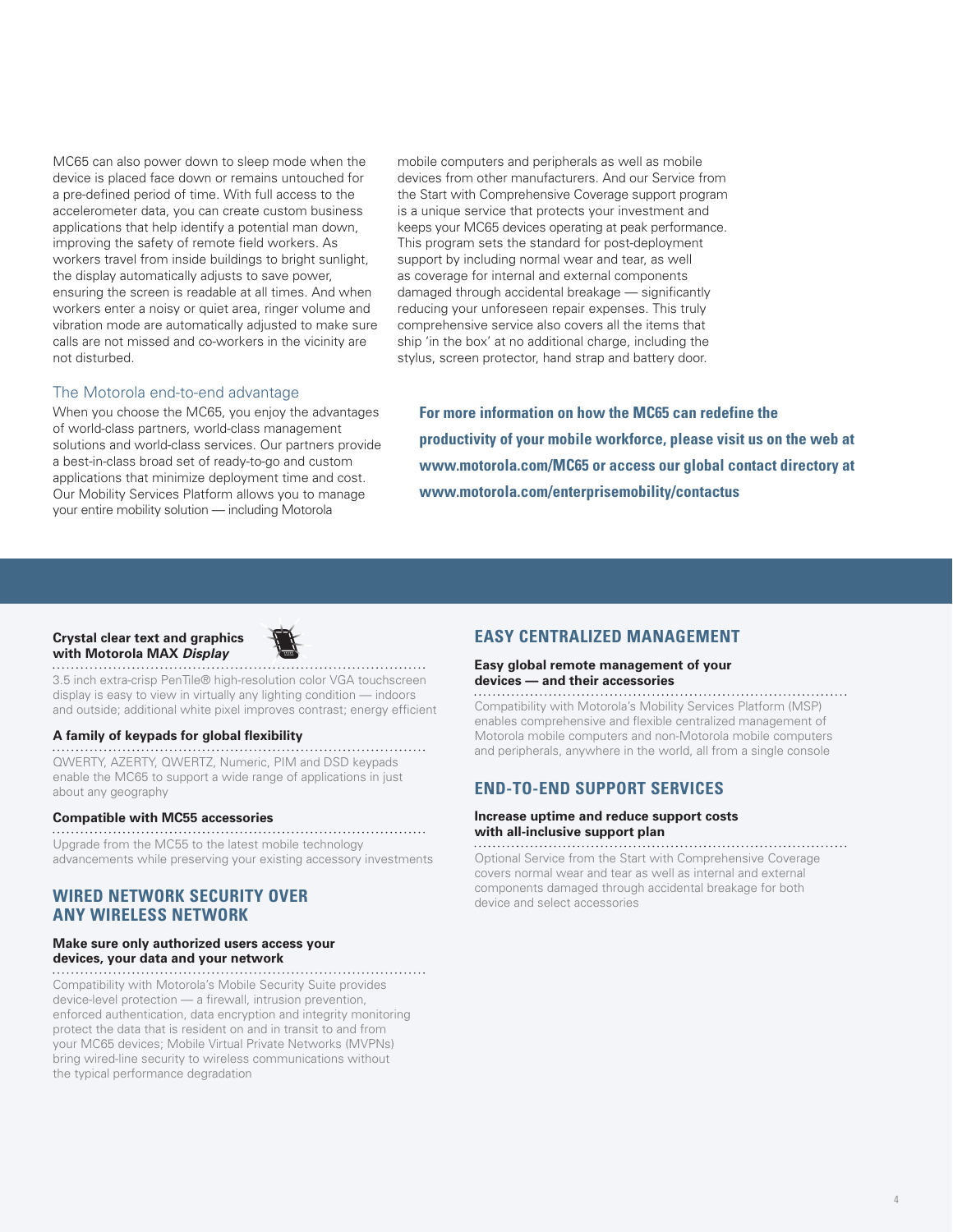# MC65 Specifications

| <b>Physical Characteristics</b>    |                                                                                                                   |  |  |
|------------------------------------|-------------------------------------------------------------------------------------------------------------------|--|--|
| Dimensions:                        | 6.38 in. L x 3.03 in. W x 1.32 in. D (with antenna)<br>162.2 mm L x 77 mm W x 33.5 mm D (with antenna)            |  |  |
| Weight:                            | 12.5 oz./359g (with rechargeable 3600mAh<br>Lithium Ion battery)                                                  |  |  |
| Display:                           | PenTile® 3.5 in Color VGA.<br>super bright 650+ NITS                                                              |  |  |
| Touch Panel:                       | Glass analog resistive touch                                                                                      |  |  |
| Backlight:                         | LED backlight                                                                                                     |  |  |
| Standard Battery:                  | Rechargeable Lithium Ion 3.7V, 3600 mAh battery;                                                                  |  |  |
| Backup Battery:                    | Li-Al battery (rechargeable) 25mAh 3.0V<br>(not user-accessible or replaceable)                                   |  |  |
| <b>Expansion Slot:</b>             | microSD slot (supports up to 32GB)                                                                                |  |  |
| Communication<br>Interface:        | USB 2.0 High Speed (host and client)                                                                              |  |  |
| Notification:                      | Audible tone plus multi-color LEDs                                                                                |  |  |
| Keypad Options:                    | Numeric, QWERTY, AZERTY, QWERTZ,<br>PIM and DSD                                                                   |  |  |
| Audio:                             | Dual microphone support with noise cancellation;<br>vibrate alert; speaker; Bluetooth headset                     |  |  |
| <b>Performance Characteristics</b> |                                                                                                                   |  |  |
| CPU:                               | MSM Qualcomm 7627@ 600 MHz<br>(multi-processor architecture)                                                      |  |  |
| Operating System:                  | Microsoft® Windows Mobile® 6.5 Professional                                                                       |  |  |
| Memory:                            | 256 MB RAM/1 GB Flash                                                                                             |  |  |
| <b>User Environment</b>            |                                                                                                                   |  |  |
| Interfaces:                        | Motorola Enterprise UI: customizable<br>homescreen, enhanced dialer and enterprise<br>camera solution             |  |  |
| Operating Temperature:             | 14° F to 122° F/-10° C to 50° C                                                                                   |  |  |
| Storage Temperature:               | -40° F to 158° F/-40° C to 70° C                                                                                  |  |  |
| Humidity:                          | 5 to 95% non-condensing                                                                                           |  |  |
| Drop Specification:                | Multiple 6 ft. drops per MIL-STD 810G<br>specifications                                                           |  |  |
| Tumble Specification:              | 1,000 1.6 ft./0.5 meter tumbles (2,000 drops)<br>at room temperature; per applicable IEC<br>tumble specifications |  |  |
| Sealing:                           | IP64; per applicable IEC sealing specifications                                                                   |  |  |
| Vibration:                         | 4g's PK Sine (5Hz to 2KHz); 0.04g2/Hz Random<br>(20Hz to 2KHz); 60 minute duration per axis, 3 axis               |  |  |
| Thermal Shock:                     | -40° F to 158° F/-40° C to 70° C rapid transition                                                                 |  |  |
| Electrostatic<br>Discharge (ESD):  | ± 15kv Air discharge, ± 8kv direct discharge,<br>± 8kv indirect discharge                                         |  |  |
| <b>Battery Performance</b>         |                                                                                                                   |  |  |
| Standby Time:                      | 100 Hours                                                                                                         |  |  |
| Talk Time:                         | 6 Hours                                                                                                           |  |  |
| User Profiles:                     | 8 Hours (user profile dependent)                                                                                  |  |  |

|                                                                             | <b>Motorola Interactive Sensor Technology (IST)</b>                                                                                                                        |                                                            |  |  |  |
|-----------------------------------------------------------------------------|----------------------------------------------------------------------------------------------------------------------------------------------------------------------------|------------------------------------------------------------|--|--|--|
| Motion Sensor:                                                              | 3-axis accelerometer that enables motion-<br>sensing applications for dynamic screen<br>orientation and power management                                                   |                                                            |  |  |  |
| Light Sensor:                                                               | Ambient light sensor to auto adjust display<br>backlight brightness                                                                                                        |                                                            |  |  |  |
| <b>Data Capture</b>                                                         |                                                                                                                                                                            |                                                            |  |  |  |
| Options:                                                                    | Three configurations available: 2D SE4500-SR<br>imager; 2D SE4500-SR imager + 3.2 MP Camera;<br>2D SE4500-DL imager + 3.2 MP Camera                                        |                                                            |  |  |  |
| Data Types:                                                                 | 1D and 2D bar codes, photographs, video,<br>signatures, documents                                                                                                          |                                                            |  |  |  |
| Camera                                                                      |                                                                                                                                                                            |                                                            |  |  |  |
| Resolution:                                                                 | 3.2 megapixel                                                                                                                                                              |                                                            |  |  |  |
| Illumination:                                                               | User controllable flash                                                                                                                                                    |                                                            |  |  |  |
| Lens:                                                                       | Autofocus                                                                                                                                                                  |                                                            |  |  |  |
| 2D Imager Engine (SE4500)                                                   |                                                                                                                                                                            |                                                            |  |  |  |
| Focal Distance:                                                             | From center of exit window: SR - 7.5 in./19 cm                                                                                                                             |                                                            |  |  |  |
| Sensor Resolution:                                                          | 752 x 480 pixels                                                                                                                                                           |                                                            |  |  |  |
| Field of View:                                                              | Horizontal 40°; Vertical 25°                                                                                                                                               |                                                            |  |  |  |
| Optical Resolution:                                                         | WVGA 752H X 480V pixels (gray scale)                                                                                                                                       |                                                            |  |  |  |
| Roll Tolerance:                                                             | $360^\circ$                                                                                                                                                                |                                                            |  |  |  |
| Pitch Tolerance:                                                            | $\pm 60^{\circ}$ from normal                                                                                                                                               |                                                            |  |  |  |
| Skew Tolerance:                                                             | $\pm 60^{\circ}$ from normal                                                                                                                                               |                                                            |  |  |  |
| Ambient Light<br>(from total darkness):                                     | Indoor: 450 ft. candles (4845 lux)<br>Outdoor: 9000 ft. candles (96,900 lux)<br>Sunlight: 8000 ft. candles<br>Fluorescent: 450 ft. candles                                 |                                                            |  |  |  |
| Ranges:                                                                     |                                                                                                                                                                            |                                                            |  |  |  |
| <b>SR Focus Range</b><br>5 mil Code 39:<br>100% UPC/EAN:<br>6.7 mil PDF417: | Near<br>2.1 in./53 mm<br>$1.6$ in./41 mm<br>3.4 in./86 mm                                                                                                                  | Far<br>7.5 in./191 mm<br>15.5 in./394 mm<br>7.1 in./180 mm |  |  |  |
| <b>DL Focus Range</b><br>5 mil Code 39:<br>100% UPC/EAN:<br>5 mil PDF417:   | Near<br>1.4 in./36 mm<br>1.6 in./41 mm<br>2.8 in./71 mm                                                                                                                    | Far<br>7.3 in./185 mm<br>12 in./305 mm<br>4.5 in./114 mm   |  |  |  |
| Aiming Element (VLD):                                                       | 655 nm $\pm$ 10 nm Laser                                                                                                                                                   |                                                            |  |  |  |
| <b>Illumination</b><br>Element (LED):                                       | 625 nm $\pm$ 5 nm LEDs (2x)                                                                                                                                                |                                                            |  |  |  |
| Field of View:                                                              | Horizontal: 39.6°; Vertical: 25.7°                                                                                                                                         |                                                            |  |  |  |
| <b>Voice and Audio</b>                                                      |                                                                                                                                                                            |                                                            |  |  |  |
| Voice and Audio:                                                            | VoWWAN; VoWLAN; PTT, VolP-ready; high-<br>quality speakerphone; support for wireless<br>(Bluetooth) headsets; support for PTT headsets,<br>handset and speaker phone modes |                                                            |  |  |  |